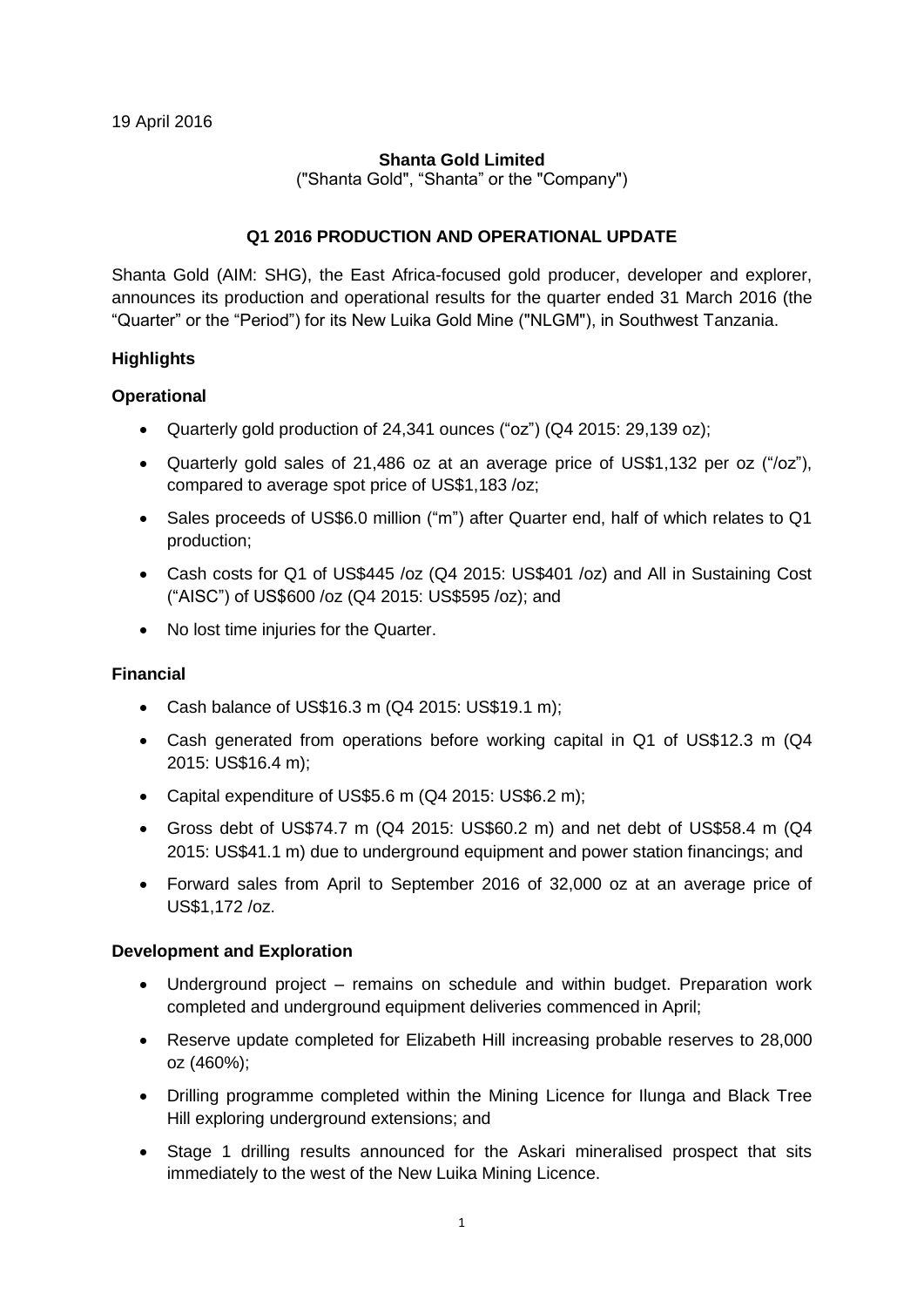# **Corporate**

- Financings of €4.6 m (US\$5.2 m) for underground equipment purchases and US\$9.1 m for power station equipment completed in February and March, respectively; and
- Following the Quarter-end, drawdown of remaining US\$10 m Investec Facility B, resulting in US\$40 m Investec senior secured debt fully utilised.

### **Guidance for 2016**

• Annual quidance reiterated for 2016 of 82,000 – 87,000 oz at AISC of US\$750 – US\$800 /oz. The Base Case Mine Plan produces gold at an average AISC of US\$695 /oz with an average production for the next 5 years (2016-2020) of 84,000 oz.

### **Toby Bradbury, Chief Executive Officer, commented:**

*"Shanta had a very pleasing start to the year in Q1 with more ounces being produced at a greater margin than planned which sets the Company well on track to meet its 2016 guidance of 82-87,000oz at an AISC of US\$750 - 800 / oz.*

*"The commencement of underground production remains on track for Q2 2017 as per the Base Case Mine Plan announced in September 2015. We completed two important equipment financings totalling US\$14 m in the Quarter including US\$9 m for the Power Station project which is a cornerstone capital item for the successful realisation of the Base Case Mine Plan.*

*"We continue to deliver on our exploration commitments to quantify the upside potential from the highly prospective exploration ground in our portfolio, surrounding the New Luika plant. Shanta's understanding of the deposits is improving and first stage drilling results at Ilunga show considerable promise. We look forward to bringing further updates in the course of the year."*

#### **Analyst conference call and presentation**

Shanta Gold will host an analyst conference call and presentation today, 19 April 2016, at 09:30 BST. Participants can access the call by dialling one of the following numbers below approximately 10 minutes prior to the start of the call.

From UK (toll free): 0808 237 0030 From the rest of the world: +44 (0) 203 139 4830 Participant PIN code: 11649766#

The presentation will be available for download from the Company's website: [www.shantagold.com](http://www.shantagold.com/) or by clicking on the link below:

[http://www.anywhereconference.com?UserAudioMode=DATA&Name=&Conference=13167](http://www.anywhereconference.com/?UserAudioMode=DATA&Name=&Conference=131671100&PIN=11649766) [1100&PIN=11649766](http://www.anywhereconference.com/?UserAudioMode=DATA&Name=&Conference=131671100&PIN=11649766)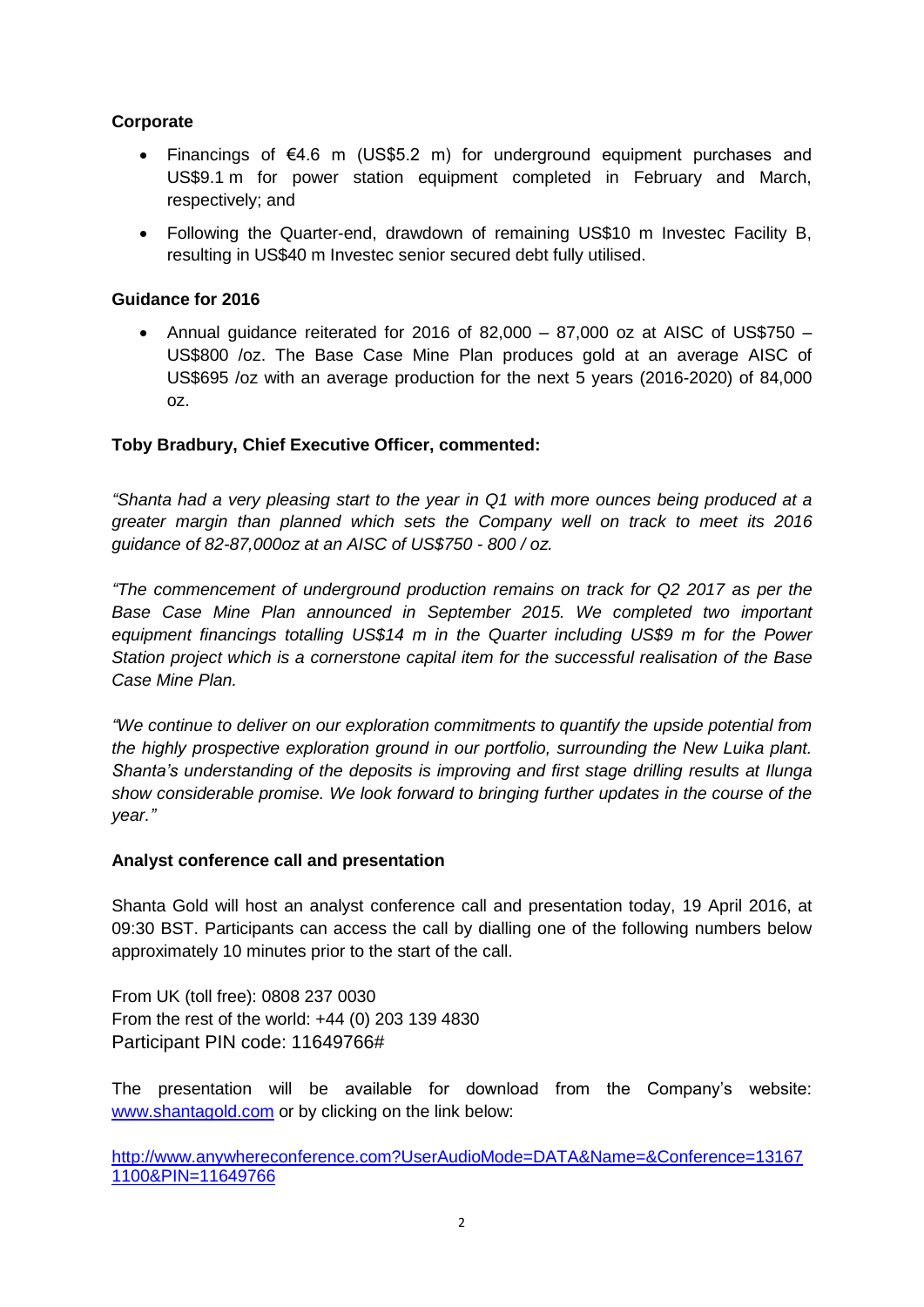A recording of the conference call will subsequently be available on the Company's website.

### **Enquiries:**

| <b>Shanta Gold Limited</b><br>Toby Bradbury (CEO)<br>Eric Zurrin (CFO)                 | +255 (0) 22 292 5148 |
|----------------------------------------------------------------------------------------|----------------------|
| <b>Nominated Adviser and Broker</b><br>Peel Hunt LLP<br>Matthew Armitt / Ross Allister | +44 (0) 20 7418 8900 |
| <b>Financial Public Relations</b><br>Tavistock                                         |                      |
| Emily Fenton / Nuala Gallagher                                                         | +44 (0)20 7920 3150  |

#### **About Shanta Gold**

Shanta Gold is an East Africa-focused gold producer, developer and explorer. It currently has defined ore resources on the New Luika and Singida projects in Tanzania and holds exploration licences over a number of additional properties in the country. Shanta's flagship New Luika Gold Mine commenced production in 2012 and produced 81,873 ounces in 2015. The Company has been admitted to trading on London's AIM and has approximately 469 million shares in issue. For further information please visit: [www.shantagold.com.](http://www.shantagold.com/)

#### **Operational**

#### Production Summary

|                                                        | Q1 2016 | Q4 2015 | Q3 2015 | Q2 2015 |
|--------------------------------------------------------|---------|---------|---------|---------|
| Tonnes ore milled                                      | 149,128 | 155,622 | 150,216 | 119,857 |
| Grade $(g/t)$                                          | 5.69    | 6.50    | 5.68    | 4.27    |
| Recovery (%)                                           | 89.3    | 89.5    | 89.5    | 89.3    |
| Gold (oz)                                              |         |         |         |         |
| Production                                             | 24,341  | 29,139  | 24,532  | 14,686  |
| Sales                                                  | 21,486  | 29,228  | 26,254  | 11,590  |
| Silver production(oz)<br>Realised gold price<br>(US\$) | 35,144  | 39,153  | 36,107  | 22,145  |
|                                                        | 1,132   | 1,087   | 1,175   | 1,222   |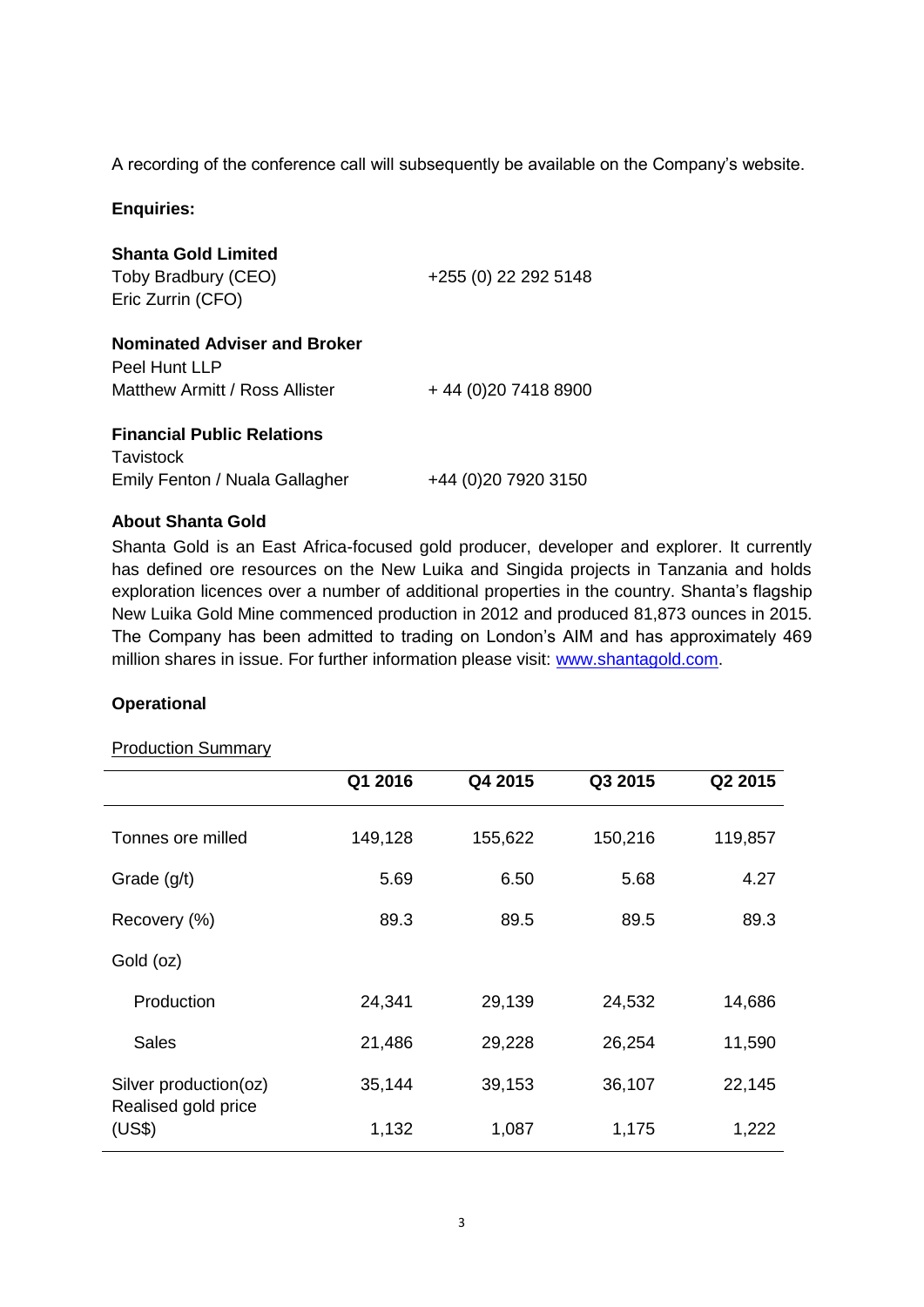The sustained and targeted levels of gold production for the Quarter are attributed to:

- a balanced and stable mine operation with regular access to Bauhinia Creek ore;
- improved mining controls reducing dilution;
- improved blending from stockpiles to optimise resources;
- continuing reliable plant operations; and
- higher grades from the Bauhinia Creek Pit.

Stable and sustained production is set to continue through 2016 with around 80,000 tonnes of ore on the run of mine ("ROM") pad at 31 March 2016.

### Safety, Health and Environment

Safety, Health and Environmental issues remain an ongoing priority for Shanta with zero lost time injuries or environmental incidents in the Quarter.

# **Financial**

A total of 21,486 oz of gold was sold at an average price of US\$1,132 /oz. The average realised price was below the average spot price of US\$1,183 /oz for the Quarter reflecting a lag effect from the Company's forward sales positions that trailed the subsequent increase in spot gold price. As of 31 March 2016, the Company had sold forward 32,000 oz to September 2016 at an average price of US\$1,172 /oz.

The strong unit cost performance for the Quarter was partially derived from a higher level of gold production due in part to higher than expected gold grades as well the Company's focus on efficiency improvement. Cash Cost per ounce amounted to US\$445 /oz (Q4: US\$401 /oz) and AISC amounted to US\$600 /oz (Q4: US\$595 /oz).

There was a US\$10 m increase in working capital in the Quarter accounted for by increases in ROM inventory (US\$2.8 m), receivables and prepayments for underground capital items (US\$4.5 m), increases in VAT receipts (US\$1 m) and gold doré in transit (US\$2.7 m). The cash flow impact of the increased ROM inventory will be contained within the financial year and will enable a saving in operating costs over the course of 2016. As a result of the increase in working capital, cash generated from operations after working capital was US\$2.3 m (Q4: US\$18.6 m). It is important to note that Q4 2015 was an exceptional period for gold production and sales at 29,229 oz. Comparing Q1 2016 to Q4 2015, there is a variance of US\$8 m in gold sales alone. Capital expenditure was US\$5.6 m (Q4: US\$6.2 m) which included advance waste removal of US\$1.5 m.

The Company's cash balance at the Quarter end was US\$16.3 m (Q4: US\$19.1 m). The decrease is due primarily to an increase in working capital. Gross debt increased to US\$74.7 m (Q4: US\$60.2 m) following two equipment financings totaling US\$14.3 m, while net debt increased to US\$58.4 m (Q4: US\$41.1 m). Subsequent to the Quarter end, US\$10 m was drawn from the Investec Facility B resulting in the full US\$40 m being drawn.

The Company continued to identify and implement efficiency improvements across the business. These improvements serve two key purposes including cost savings and risk mitigation against unproductive inefficiencies. Separately, capital programmes are